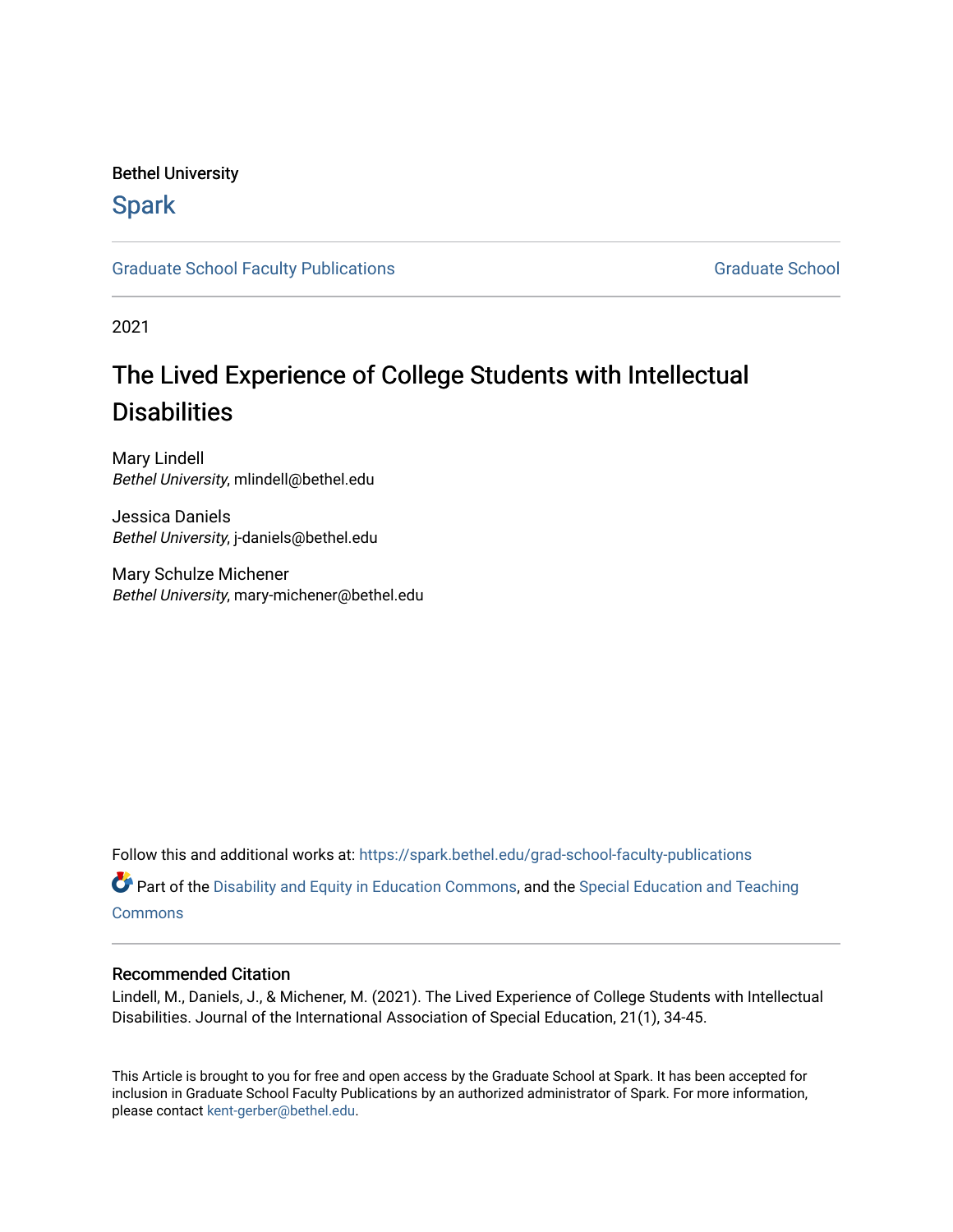# **The Lived Experience of College Students with Intellectual Disabilities**

# **Mary Lindell, Jessica Daniels,** and **Mary Michener** Bethel University, USA

#### **Abstract**

*Within a private university in the United States, BUILD is a two-year program for individuals with intellectual disabilities. BUILD provides inclusive opportunities in coursework, employment, residential, and social activities with traditional students, as well as life skills and career training in courses specific to BUILD students.* 

*This empirical phenomenological research study explored the lived experience of students with intellectual disabilities enrolled in the BUILD program. From interviews with six participants, the themes of social experience, independence, safety, and belonging emerged. The findings of this research indicate that the opportunity-rich environment, a network of support, and a community of belonging contributed to the participants' growth in self-determination. Therefore, innovative college programs can be used as an intervention to improve or enhance the self-determination of individuals with intellectual disabilities and these findings offer intervention components to consider in designing and implementing future programming.* 

Keywords: *intellectual disabilities, post-secondary education, self-determination, diversity, inclusion*

### **INTRODUCTION**

Within a private, faith-based university in the United States, BUILD is a residential two-year program for individuals with intellectual disabilities (ID). BUILD represents one university's attempt to increase postsecondary educational access for students with ID. Simultaneously, BUILD is a pathway toward improved quality of life for individuals with ID.

The purpose of this research study was to explore the lived experience of students with intellectual disabilities enrolled in the BUILD program. Through an empirical phenomenological research design, using the conceptual framework of self-determination, the self-described lived experience of young adults with intellectual disabilities who are attending an integrated residential college program were explored.

### **Literature Review**

Globally, people with disabilities experience poorer outcomes than people without disabilities, including health, education, economic options, and community participation outcomes (World Health Organization, 2011). For example, an increase in a wide range of health conditions and greater risk of developing secondary issues and comorbid conditions are associated with disabilities (Eide & Braathen, 2017). In many countries, children and adults with ID have been isolated within their communities and denied access to educational opportunities and development of vocational skills (Parmenter, 2011; UNESCO, 2010). Lower employment

levels for adults with ID can be linked, in part, to higher levels of isolation and lack of education (Dempsey & Ford, 2009).

Specific to the United States, outcomes for adults with disabilities in employment and independent living lag far behind their peers without disabilities. Moore and Schelling (2015) reported that in 2009 the rate of employment for young adults (ages 21–25) with ID (53%) was significantly below those without disabilities (90.2%) and those with ID earned an average hourly salary of \$7.25 compared to workers without disabilities earning \$20.90. Housing is a marker of independent living and people with ID rarely choose where or with whom they live (Stancliffe, Lakin, Larson, Engler, Taub, & Fortune, 2011) and 64% live with parents or family members as cited in the National Longitudinal Transition Survey-2 (U.S. Department of Education, n.d.).

#### **Intellectual Disabilities and Post-Secondary Education**

In countries around the world, programs to include individuals with ID in post-secondary education (PSE) are increasing as an effort to promote inclusion, limit segregation, and improve lifelong outcomes for all people (Strnadová et al., 2018). In 1994, the World Conference on Special Needs Education adopted the principle of education for all in inclusive settings (UN-ESCO, 1994) and this principle was reinforced in 2000 at the World Education Forum (UNESCO, 2000). In 2006, the UN Convention on the Rights of Persons with Disabilities expanded, among other rights, the rights of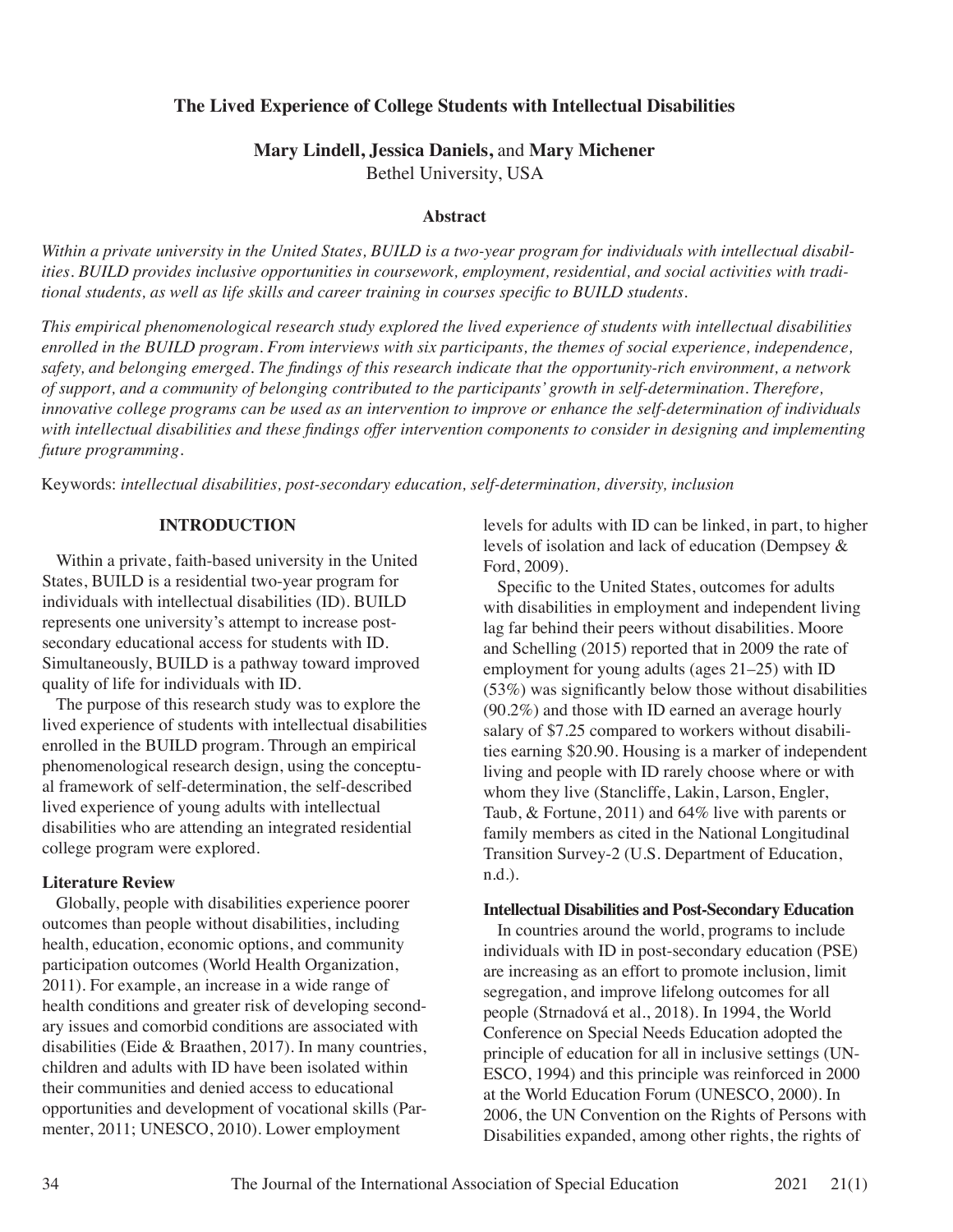people with disabilities to have an equal opportunity to education and obligated states to provide opportunities for inclusive lifelong education for individuals with disabilities (United Nations General Assembly, 2006).

College programs have emerged in several countries, including Ireland, Canada, Iceland, Australia, and the United States, in which individuals with ID attend college with nondisabled peers (Bjornsdottir, 2017; Corby et al., 2018; Grigal et al., 2011; O'Brien et al., 2009; Plotner & May, 2019; Rillotta et al., 2020). These college and university programs provide a "normative pathway" to positive adult outcomes (Uditsky & Hughson, 2012, p. 299) and an opportunity for people with ID to lead a life similar to peers without disabilities (Corby et al., 2018). Studies have shown that students with ID who attend PSE programs have increased self-esteem, social opportunities, confidence, feelings of independence, sense of belonging, academic and living skills, employment rates, and community engagement (Bjornsdottir, 2017; Corby et al., 2018; O'Brien et al., 2009; Plotner & May, 2019; Rillotta et al., 2020).

In the United States, federal legislation mandates that public schools educate all students with disabilities, including those with ID, within the "least restrictive environment" (IDEA, 2004; PL94-142, 1975) and supports individuals with disabilities participating in PSE (Section 504 of the Rehabilitation Act of 1973; Americans with Disabilities Act, 2008n. However, while school-age students with ID participate in public education, they have not historically had opportunities to continue in PSE (Thoma et al., 2011). According to NTLS-2 data ((U.S. Department of Education, n.d.), in 2009, only 28.5% of individuals with ID reported ever having enrolled in a PSE program and none reported attending a four-year college/university.

The Higher Education Opportunity Act of 2008 (P.L. 110-315) specifically includes provisions to provide students with ID opportunities to attend institutes of higher education, contributing to an increase in inclusive college programs (Jernudd et al., 2019). Think College, a federally-funded center devoted to increasing quality inclusive higher education opportunities for students with ID, recognizes 283 PSE programs for students with ID at four-year colleges (Think College College) Search Webpage, n.d.).

Although PSE programs now exist internationally and in the United States, significant variation exists among the structures, supports, and services offered (Bjornsdottir, 2017; Corby, et al., 2018; Grigal et al., 2011; O'Brien et al., 2009; Plotner & May, 2019; Rillotta et al., 2020). Regarding the curriculum, some programs

are limited to segregated special education courses and others offer only individualized versions of fully-inclusive offerings. However, the most common structure includes a mixture of both formats (Grigal et al., 2011). Further, the level of integration in the social activities and campus community also varies widely, both by the purpose of the program and the mission of the institution (e.g., a two-year college versus a four-year university). Research is limited on a mixed format integrated postsecondary education program for students with intellectual disabilities that is fully integrated and residential. The purpose of this research is to address that gap from the perspective of the students, a methodology seldom found in studies about people with ID, thus exploring the self-described lived experience of young adults with intellectual disabilities who attend an integrated residential college program.

## **One Post-Secondary Education Model for Students with Intellectual Disabilities**

This research study was conducted at a private, faith-based liberal arts institution located in the United States. The student population of approximately 5,000 is evenly distributed between traditional undergraduate and post-traditional (adult undergraduate, graduate, and seminary students). The majority of the traditional undergraduate students are residential.

Within this institutional context, the BUILD program is a fully residential two-year program for young adults with ID. BUILD students earn an Applied Skills Certificate, while focusing on five benchmarks: self-care, home care, relationships, academics, and employment. BUILD is a mixed program (Harrison et al., 2019), providing inclusive opportunities in coursework, employment, residential, and social activities with traditional students, as well as life skills and career training in courses specific to BUILD students. The BUILD program is housed in the University's Center for Access and Integration and employs eight full-time staff, along with traditional students who serve as mentors for BUILD students in academics, employment, and residential life.

# **Conceptual Framework**

The conceptual framework of self-determination was used to explore the lived experience of students with ID attending an integrated residential college program. Self-determination is an important component of individual quality of life (Lachapelle et al., 2005; Wang et al., 2010; Wehmeyer & Schalock, 2001) and a criterion used to evaluate programs supportive of individuals with ID (Schalock & Verdugo, 2002).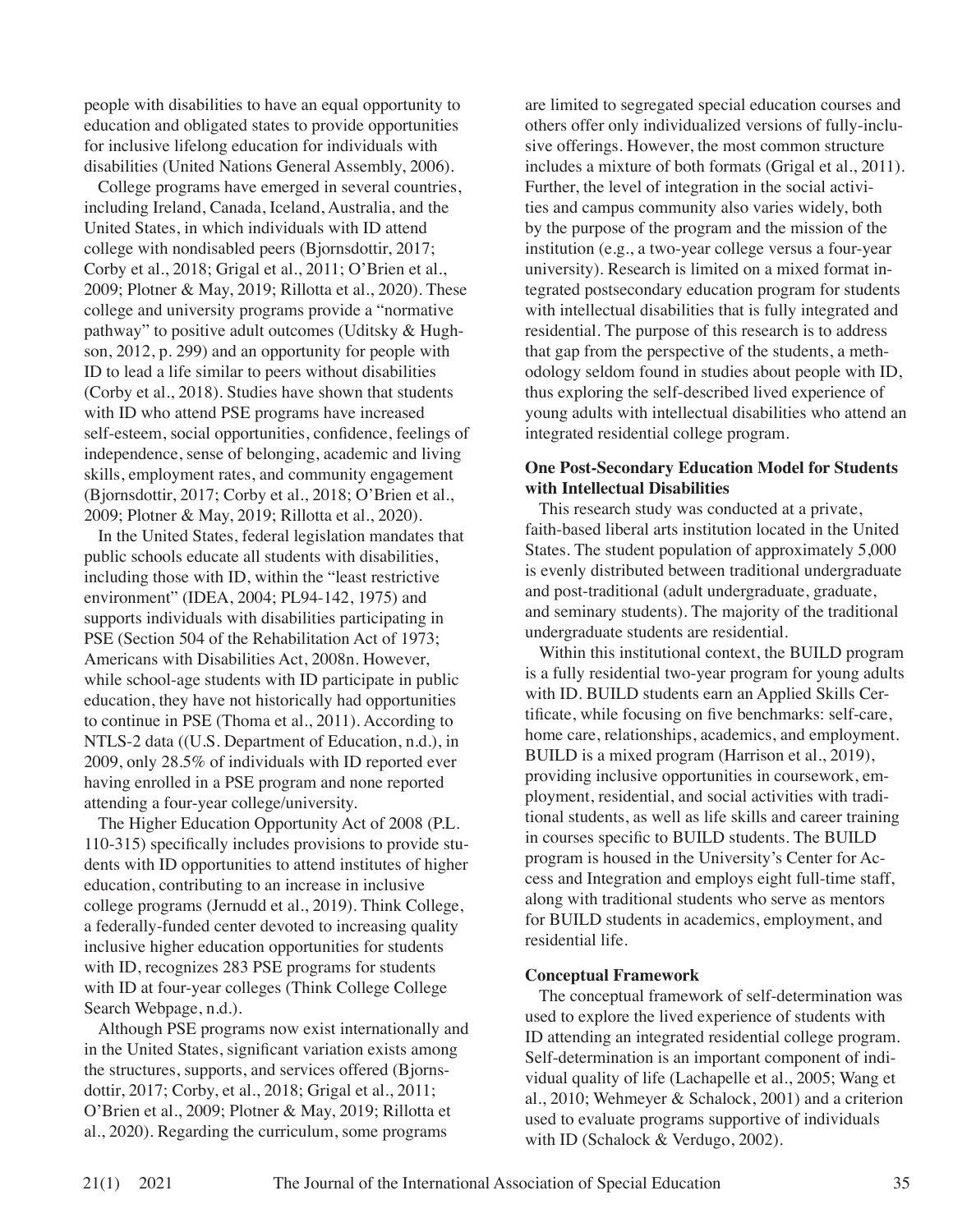Wehmeyer's causal agency theory of self-determination centers on the dispositional characteristics of individuals to possess and exercise volition to act intentionally and with causal agency (Shogren et al., 2015; Shogren et al., 2008). According to Shogren et al. (2008), self-determination is a personal characteristic that empowers individuals to exercise intention to maintain or improve one's life or circumstances and to make conscious choices based on personal will. Self-determination is not limited to a distinct list of skills but rather encompasses any behavior that furthers a person's ability to impact, direct, or cause events, and to have causal agency.

The social-ecological approach to self-determination considers how the environment influences the development and exercise of self-determination (Walker et al., 2011, Wehmeyer et al., 2003). This approach emphasizes that developing and exercising self-determination occurs in a social context. If self-determination is limited, it is often the result of human factors in the environment; for example, someone else is exerting personal will and controlling the environment. This interpretation recognizes that marginalized people (e.g., people with ID) have fewer opportunities to act intentionally to impact their lives, as minimal opportunities to make choices can limit an individual's development of self-determination.

According to Martin and colleagues (2003), self-determined learning occurs when an individual faces an obstacle to attaining a goal and they attempt to control the event by modifying their response. The individual learns as they alter their thinking, beliefs, and behaviors, while adjusting to the obstacle. In meeting and overcoming challenging circumstances, individuals impact the situation and self-determination grows (Shogren et al., 2008).

#### **METHODS**

An empirical phenomenological research design was used to explore the following research question: What are the lived student experiences of students with intellectual disabilities enrolled in a residential mixed program at a private university located in the United States? Empirical phenomenology was appropriate for the study given the dual commitments to represent the participants' unique and authentic perspectives in the analysis and to attend to pre-existing theory and research in contextualization (Aspers, 2009).

#### **Site and Participants**

This research study was conducted at a private, faith-based liberal arts institution located in the United States. Having obtained Institutional Review Board approval for the study, all second-year BUILD students, with the approval of their parents/guardians (if applicable), were invited by email to participate in the research.

Of the 12 BUILD students invited, six students agreed to be interviewed. As required by the BUILD program, all of the student participants lived on campus. All participants were second-year BUILD students, ensuring that they had nearly two years of university experience. Four participants were female and two were male, all were between 20 and 25 years of age, and all identified as White. The (required) internships and (optional) co-curricular involvement of the students varied significantly.

Due to ethical, methodological, and logistical concerns, limited research exists in which people with ID are the participants (Iacono, 2006; National Disability Authority, 2009). Thus, in this study the researchers made accommodations to hear the authentic lived experiences directly from the participants (Corby et al., 2015). The researchers were particularly sensitive to the participant's ability to provide informed consent (and if applicable, the need for guardian consent), the language and structure of the interview protocol, and the tone and impact of the interview.

### **Data Collection**

Data for this research study were collected through semi-structured individual interviews (Merriam & Tisdell, 2016) with six BUILD students and guardian/parents, if applicable (Appendix A). The interviews were conducted by three researchers with terminal degrees in related educational fields, two with qualitative methodology expertise and two with education, special education, and/or intellectual disability expertise. The interviews were recorded virtually through Google Hangout and lasted from 35 to 95 minutes.

Each participant responded orally to the semi-structured interview questions, although the communication style and ability varied significantly among the participants. Some participant responses were concrete, bare, and literal, while others were loquacious and detailed. In order to account for this variation, two researchers conducted each interview, to better engage with the participants, hear their answers, and observe and interpret physical and non-verbal responses to the interview questions. Further, the option of interview follow-up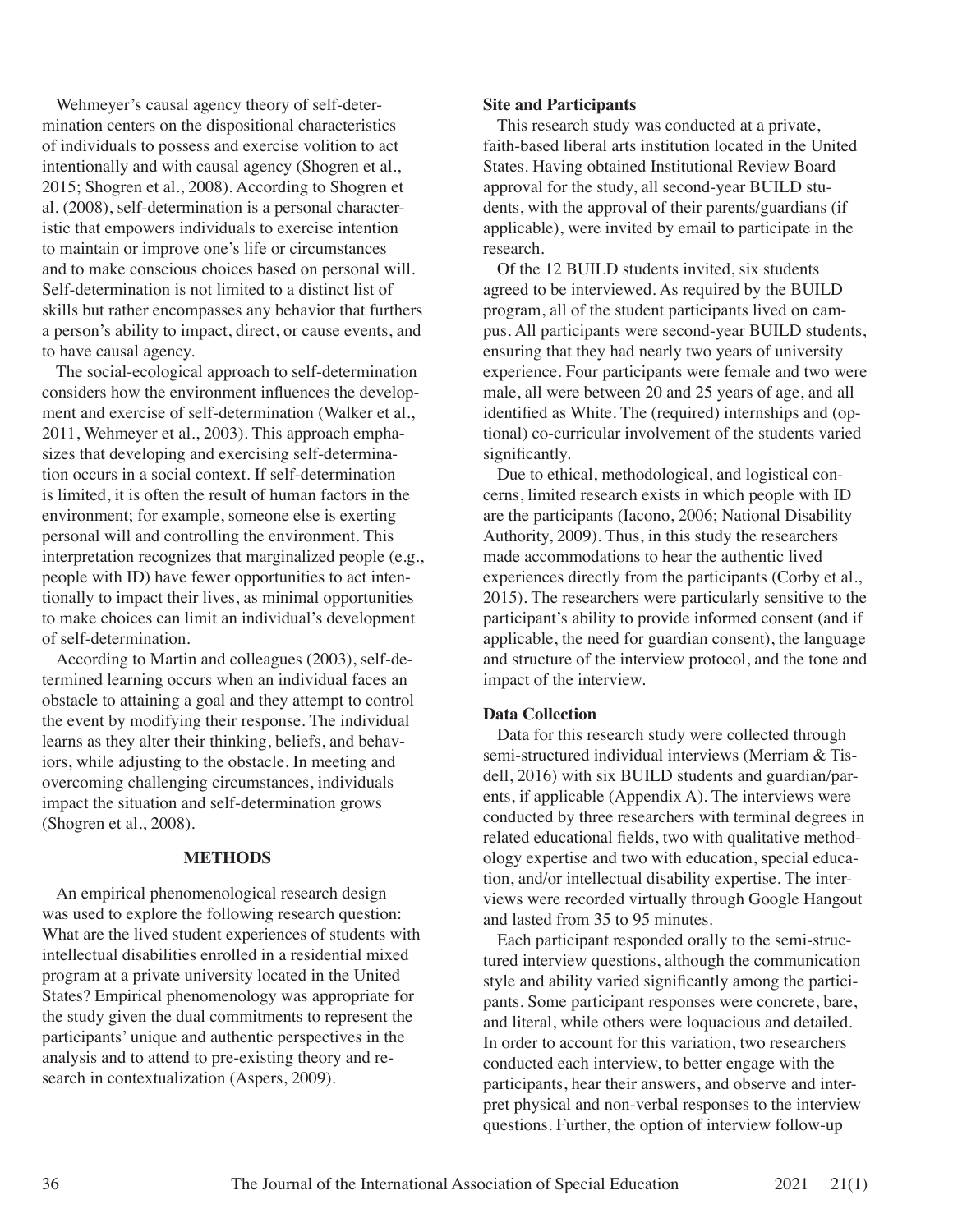prompts and responding to the interview questions in writing were used to attempt to obtain as much description as possible. After the oral interviews, one participant also responded to the questions in writing.

In a few of these video calls, the researchers observed the participants' parents and/or guardians in proximity to the participant during the interview. Occasionally, participants looked to the parent for clarification; however, parents primarily remained available but unengaged. However, one parent was intrusive to the interview and did not allow the participant to self-describe their lived experience without regular interference. This participant provided further and more differentiated written responses to the interview questions.

#### **Analysis and Procedures**

In this research study, the phenomenon being researched was the lived experiences of students with ID enrolled in a residential two-year mixed program at a private university located in the United States. All student participants and their parents/guardians (if appropriate) reviewed their interview transcripts and three modified and/or expanded upon their initial responses. Three researchers analyzed the interview transcripts, individually coded words and phrases, then collaboratively negotiated and developed themes, and ultimately constructed meaning of the phenomenon (Moustakas, 1994). The researchers then used existing theory and literature to contextualize the phenomenon while staying true to the experience of the participants (Aspers, 2009).

Particularly due to the vulnerability of the study participants, the trustworthiness of this research process was paramount. The variety of academic discipline and personal backgrounds represented among the researchers reinforced the process of bracketing and enriched the inter-rater reliability of the collaborative coding process. Theoretical triangulation was achieved through the use of two interviewers, member checking, and a collaborative coding and analysis process, as described above (Aspers, 2009; Morse et al., 2002; Thurmond, 2001).

## **RESULTS**

From the student interviews and written responses, three primary themes emerged: *social experience, independence,* and *safety and belonging*. Although the communication style and ability varied significantly among the students, these themes were clearly emphasized by the respondents as definitive of their student experience.

## **Social Experience**

The social aspect of the student experience was emphasized by all of the participants. Although the expectations, needs, and preferences for interaction and activity varied, all participants referenced relationships and co-curricular activity as significant to their time on campus. Although the participant responses were overwhelmingly positive, conflict among roommates and friends was also described.

## *Relationships*

According to the interview, relationships were a defining component of the BUILD student experience. The connections described included relationships with BUILD students, traditional student BUILD mentors, traditional students, and BUILD staff.

Most student participants highlighted time spent and relationships with friends. As stated in one interview, "Well, most of the time, pretty much every single day... I would spend a lot of time with my [BUILD] friend group." Multiple respondents, un-prompted, named their friends, seemingly proud of the number and network. Interview participants described "doing fun things together and learning new things every day together."

In particular, roommates seemed to be central to the relationship matrix. One respondent stated, "I think with my roommates, they were really like sisters to me." Most participants described spending time with their roommates, including listening to music, playing video games, and "just talking."

However, according to the interviews, there were also important friendships with non-BUILD traditional students. One participant described meeting traditional students who lived in the residence hall, explaining that they "sometimes invited us into their rooms to talk" and another shared that she "still keeps in contact with them." In the interviews, respondents also described developing relationships with non-BUILD traditional students around shared experiences or interests, such as sports, classes, or activities.

The traditional student BUILD mentors seemed to serve an interconnected friendship and support relationships role. The BUILD program included academic, housing, and internship mentors. According to the interviews, these BUILD mentors provided guidance and assistance. For example, participants shared that the housing mentors enforced living and social norms, with one student stating, "They explained...I learned...you can't just walk into someone's room; you would have to knock on their door, and there was some rules about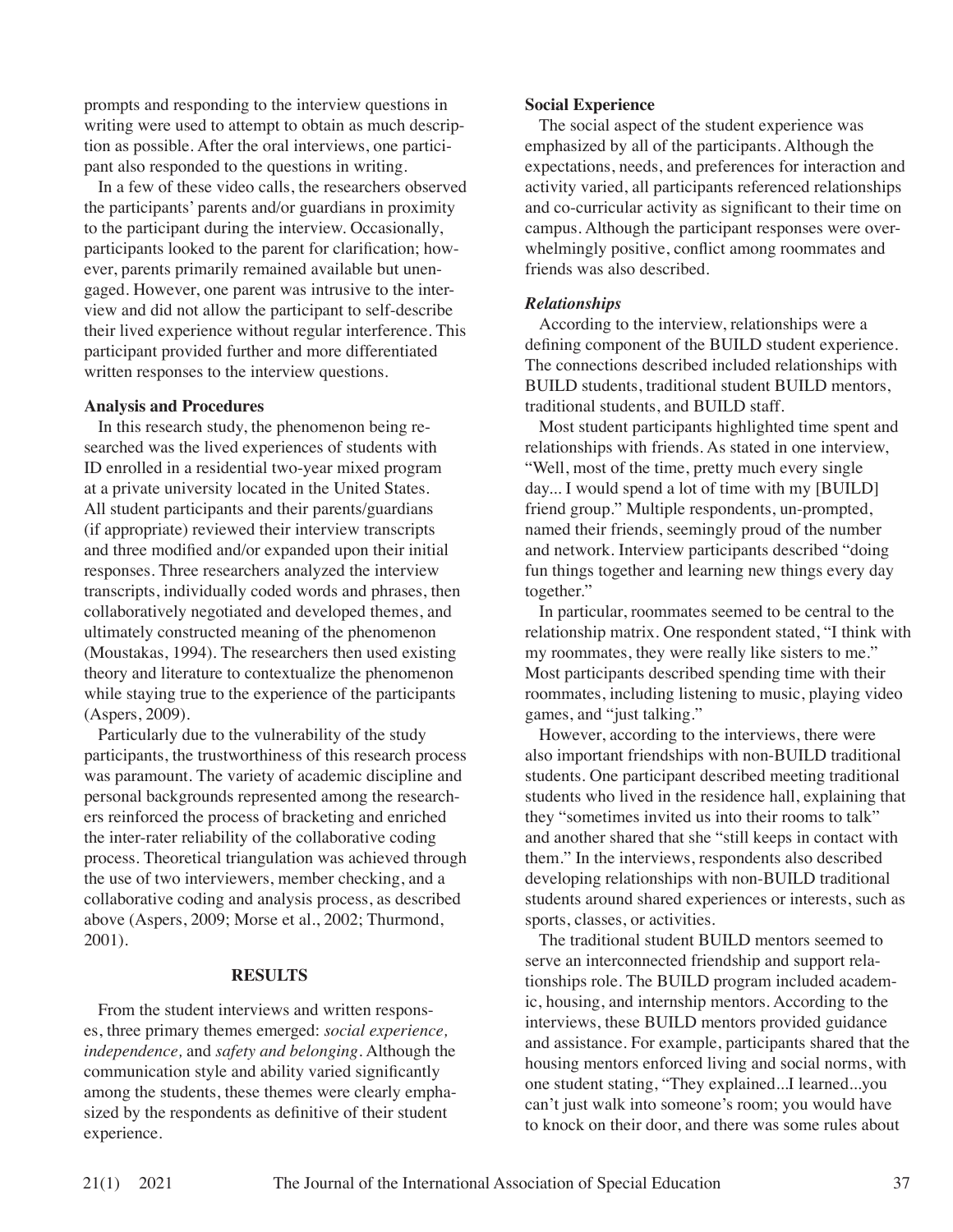doing that." Another described the onsite internship mentor as explaining protocols and providing ongoing reminders. The participants indicated that mentors also assisted with necessary tasks, such as waking up, doing laundry, and getting back into their room when they locked themselves out. Another student emphasized the academic support that his mentor provided, stating, "They helped me when things are tough in class. If I had tests or something, they always helped me read. Because I'm a little harder reading a little bit." Other participants seemed to receive the mentors as friends who explained campus jokes, planned fun activities, or accompanied them to sporting events. Simply the accessibility of the mentors seemed to be an important and reassuring relational support for BUILD students.

### *Co-curricular Activities*

In addition to relationships, the student participants seemed to enjoy participating in or attending co-curricular activities. In the interviews, respondents referenced university events, student activities, and BUILD student-specific programming. For some participants, meals, both in the cafeteria and in their apartments, were also social activities.

Some participants were involved in or attended university-wide co-curricular activities, such as choir or vespers (a student-led worship service). Several participants referenced sporting events. One respondent was particularly enthusiastic about games, stating, "I loved sports...hockey, football...hockey is my favorite…" According to the interviews, the traditional student BUILD mentors seemed to facilitate and encourage this engagement.

Other participants seemed more interested in the student and BUILD-specific programming, such as karaoke nights, bowling, residence hall parties, and coordinated shopping runs. One participant even described planning her own party, stating, "It was a Valentine party because no one was doing anything... I was like, 'I'm a single woman and don't really like Valentine's Day because I don't have any significant other to spend it with.' I had sugar, I had lemonade, and I had all appropriate things."

# *Conflict*

Although less frequent in the interviews, a few participants did reference conflict with their roommates and/ or other BUILD students. Some of the conflict appeared to be related to basic personality differences. For example, one participant stated, "Sometimes I would clash with their personalities, if I was in a bad mood,"

or another stated, "She was very quiet and I'm very in-your-face; I'm an extrovert." In contrast, a more significant conflict appeared to involve roommates, with a confrontation resulting in a room change; the participant explained, "we [were] fighting a lot. She always told me what to do."

# **Independence**

Student participants were explicit about the theme of independence motivating and defining their student experience, seeming to perceive this opportunity to attend college to be an act of independence. According to the interviews, the participants navigated the daily requirements and demands of living on their own at college and indicated that the college experience enriched and improved their experiences of living on their own.

# *Independent Living*

Participants indicated that one of the primary reasons they enrolled in BUILD was to become more independent. Some indicated general longings for independence, wanting "to learn how to be independent," or "live my life independently," while another referenced specific skills stating, "so I can learn stuff about cleaning and then laundry." Student participants also described the act of living independently on campus and managing their own affairs, including daily routines. One participant stated, "we went on our school iPads. We looked at our calendars to see what class was first and we [would] go to that classroom." Another student included her love of coffee in her morning routine, "then I would make a quick stop at [a local coffee shop]. I really like coffee, so I'll get some coffee. I'll get something for breakfast as well. And then I go to class." Others confessed that it was hard to get up and arrive on time for early classes.

The interviews indicated that students took advantage of many decision-making opportunities to exercise their independence. Participants made choices about eating in the dining center alone or with friends, cooking favorite things to eat, and "choos(ing) the right decisions" regarding exercise and healthy eating. One student explained splitting time between eating in the dining center and eating in the apartment "because I wanted to have like a really good balance." Respondents made choices about how to spend free time, such as attending certain sporting events, hanging out and listening to music, or spending time in the library. One participant reported going to the residence hall common area to "see what was going on... if nothing was happening, I would just go back to my dorm." Another student chose not to go bowling because it was "until midnight." One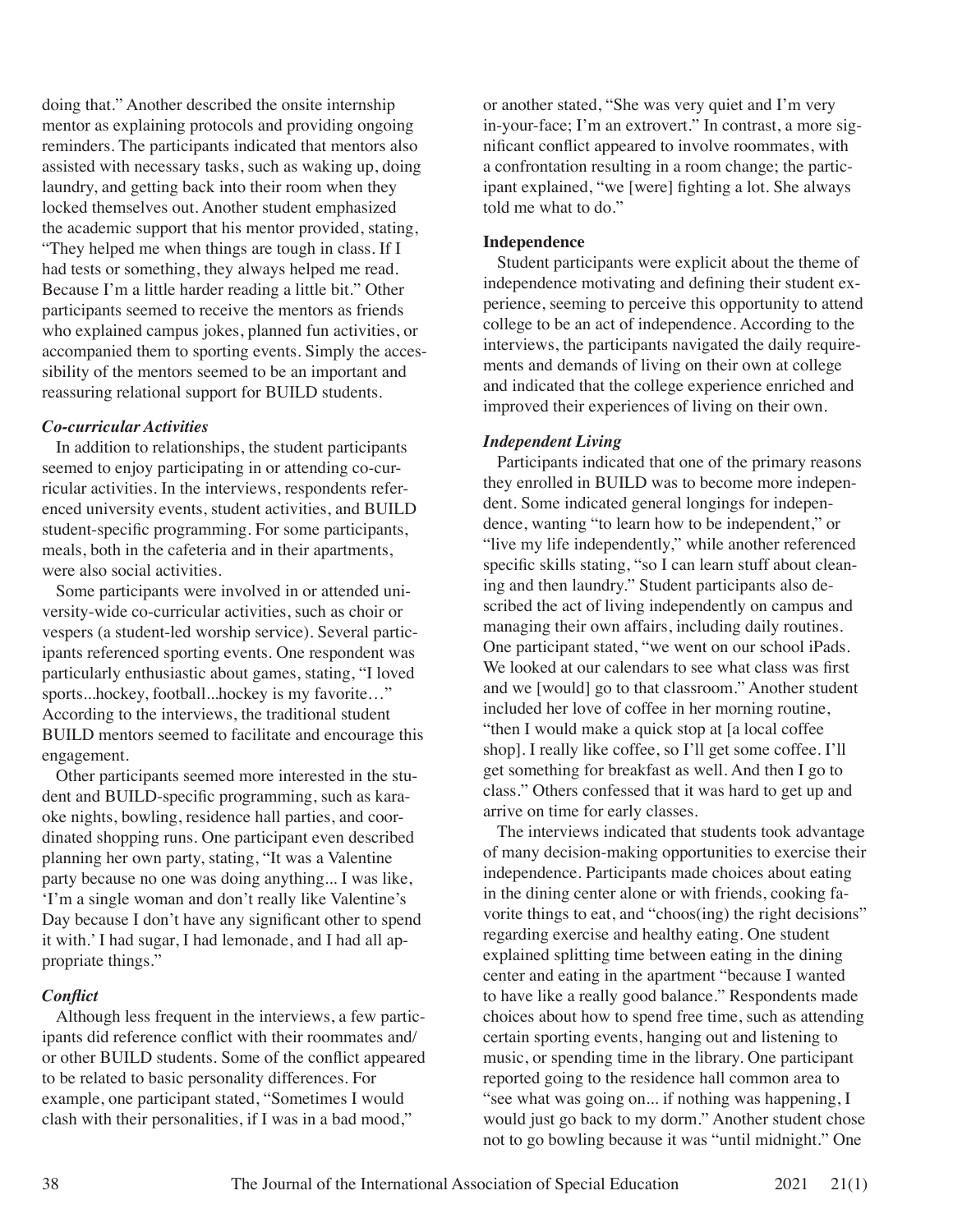participant summarized the experience: "I would just choose to execute my decisions wisely and just make good decisions."

### *Learning Independent Living Skills*

Students reported learning "different stuff about what to do on your own." They learned "independent life skills and how to manage college life" in classes like independent living skills class and math class where students "learned to use money." Participants shared learning numerous skills in jobs and employment class, including "how to act in an interview, what do you wear in an interview," "job etiquette," and "you can't lie on a resume." Mentors supported participants in gaining independent living skills, "helping me doing stuff about cleaning. And then, I always ask them for help if I needed it." Participants learned skills in cleaning, cooking (e.g., "making a souffle and pesto"), folding clothes, washing dishes, and doing laundry, and they reported confidence in being able to perform these skills on their own after college

### *Hopes for an Independent Future*

Interviews revealed that BUILD students are excited to maintain or increase their independence in the future. Most have a goal to live independently in an apartment either alone or with a friend and plans to work in areas of interest, such as working with children or at a church or hospital. Some are actively looking for work by applying at specific employers or utilizing an online job search platform. Participants described working with a government agency and a nonprofit organization to meet their independent living and employment goals. One student hoped for "a good life" that includes "watching different sports on TV, cook foods and work in the kitchen in an apartment." Another student is "really looking forward to what the future holds."

### **Safety and Belonging**

The theme of safety and belonging emerged from a wide range of responses, but with the consistent emphasis on safety within spaces and a sense of belonging created through known campus community. While aspects of this theme intersect with the themes of *social experience* and *independence*, respondents used language that suggested that safety and belonging was foundational to their lived student experience.

### *Safe Spaces*

Most participants emphasized their residence hall room or apartment as an important space that offered a sense of safety. In the interviews, many students

seemed to find security and belonging through having their own designated living space, exemplified by one participant stating, "I had my own kitchen and I had my own living room and I shared my bedroom with my other roommate and then I had my own bathroom, too." Another respondent explicitly used the word "safe" to describe her apartment.

Aligned with the relationships referenced in the *social experience* theme and the independent living emphasis of the *independence* theme, participants expressed sentiments of ownership around their living space. Respondents used phrases such as "inviting (a friend) in" or "making them a meal" that demonstrated their sense of confidence in their full belonging in that space. Some participants even referenced "appropriate boundaries" around living spaces, seemingly desiring that their own space was respected, and respecting the space of others.

However, students also highlighted alternative spaces that offered them a sense of safety and belonging. For example, one participant stated, "a lot of the time I would go to the library at the University because I love the library and it was just so peaceful and it was just really calming and the aura of the atmosphere was just really calm." Another student referenced the university auditorium, in which the first few rows of seats were informally reserved for BUILD students, due to the frequency of their usage.

According to the interviews, navigating the physical campus was initially "scary," "big," and caused some anxiety. One participant referenced "memorizing" where the dining center and classrooms were located. A sense of safety and belonging appeared to develop as students learned the campus layout and/or asked for directions.

### *Sense of Belonging*

A sense of belonging seemed to emerge through the integration of the lived student experience. Phrases referencing campus as "home" and "where I want to be" suggest a feeling of belonging. Words such as "helping," "supportive," and "understanding" indicate confidence in the ability to access necessary assistance. One participant stated simply, "I really appreciated just like how the University was so supportive and understanding."

Aligned with the theme of *social experience*, relationship and participating in community activities reinforced the participant's sense of belonging. Respondents used words such as "safe," "relaxing," "accepting," and "connection," indicating belonging was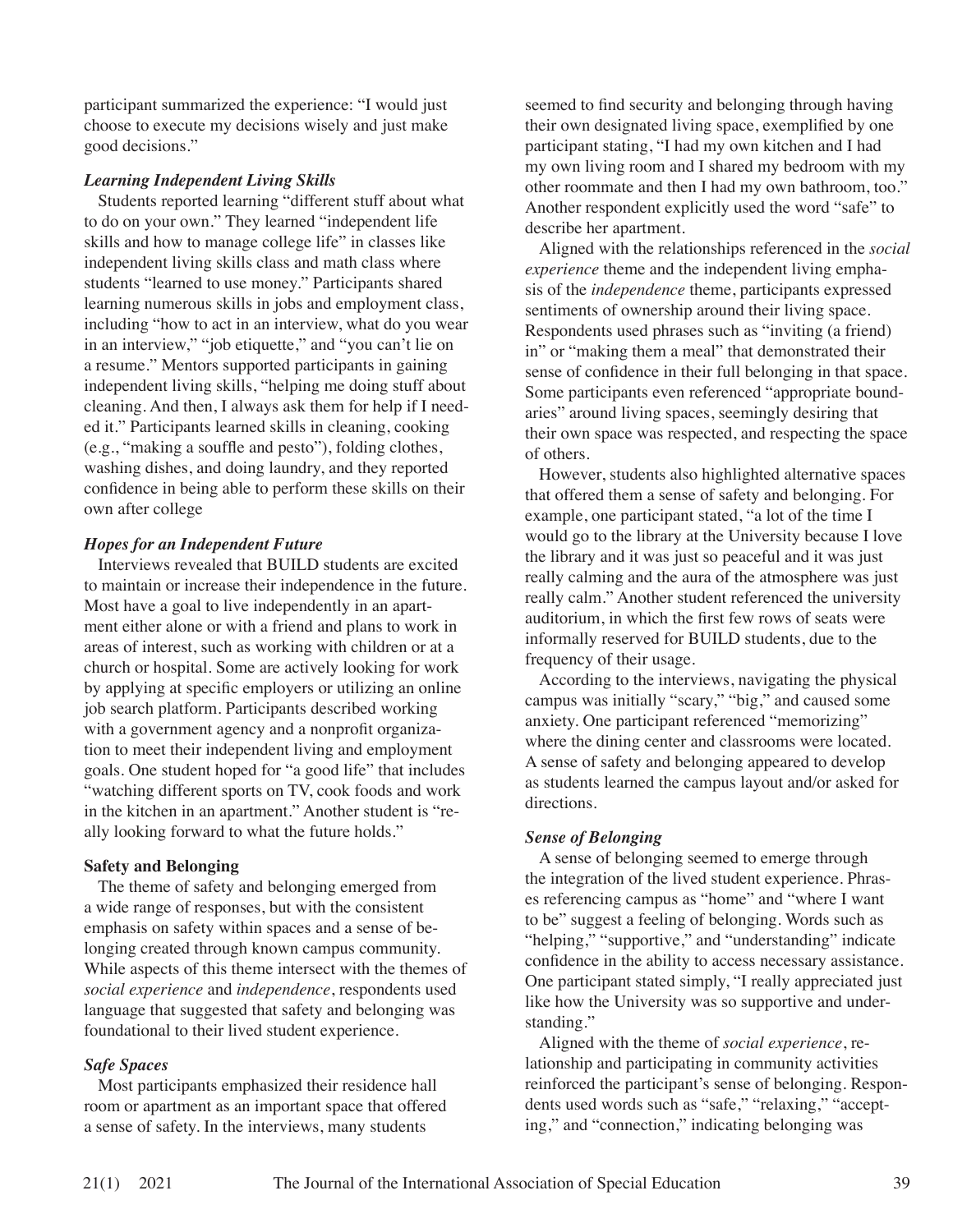created amidst those connections. One stated, "Whenever I was feeling different like afraid. If I was feeling like I needed to be with my friends, I would contact [them] and I would just kind of go off base from how my emotions were feeling." Another stated, "everyone was really accepting and kind."

A sense of belonging on campus, physically and relationally, seemed particularly important, considering the challenge of leaving the known comfort and safety of home. As one participant stated, "The scary part was leaving my family." However, the student continued, "I think when my parents left, I felt ok with really cool roommates...They were like sisters to me." Another student concluded, "I decided it was a really great fit. I really love the community."

Additionally, being involved in a shared faith community and participating in worship activities was highlighted in respondents' lived experience. These events included the broader campus, expanding community beyond the BUILD group. Attending chapel and vespers seemed to develop a sense of belonging through "singing songs about God" and "learning about Jesus." One student stated he, "went all the time. It was cool." Students appeared to identify a connection to God and others during these experiences, which deepened their community.

The enthusiasm expressed by participants regarding their lived experience seemed to emanate from a sense of feeling safe and belonging to a community. This theme was summarized as students shared what they loved most about their BUILD experience and what they would tell new BUILD students. Respondents stated they, "loved being a part of the community and experiencing everything." They would tell incoming students to "have fun," "make friends," "talk to mentors and teachers," and "be kind to one another." Lastly, the participants stated they did not want their BUILD experience to end. They wished for a third year.

### **DISCUSSION**

The themes of *social experience, independence*, and *safety and belonging* illuminated how students with intellectual disabilities grew in self-determination through attending an integrated residential college program. Although the findings align with existing research and theory, new insights were also found as to how support and a strong sense of belonging contributed to the participants' increased self-determination.

Beginning with their recollections of wanting to enroll in the BUILD program to become more independent and live on their own, the participants described

experience with setting and attaining goals and decision making. In this decision process, students demonstrated their inclinations to be self-directed, suggesting that they were already developing what Wehmeyer et al. framed as "causal agency" (2000). The college experience provided an innovative environment or intervention with a context that positively impacted the self-determination of individuals with ID (Walker et al., 2011). Key components of the college environment/ intervention were opportunities to act with autonomy, appropriate supports, and a community of belonging.

#### **Opportunity-Rich Environment**

Self-determination is impacted by the environments in which people with ID live and work (Vincente et al., 2019) and the level of autonomy offered (Walker et al., 2011). According to Chambers et al. (2007), the development of self-determination depends more on the environment or context than cognitive abilities and individuals with ID who accessed community settings (to live and work) demonstrated higher levels of self-determination than those in more segregated settings. Historically, individuals with ID have experienced segregated settings with few opportunities to practice causal agency (Wehmeyer & Metzler, 1995). In contrast, BUILD students set and managed their daily routines, chose how to spend free time and with whom, advocated for themselves in relationships, and negotiated solutions to personal or group issues. Participants described navigating the social, practical, academic, and personal aspects of their lived student experience, the decisions they made, and what they learned about themselves.

The myriad of opportunities offered in the college campus environment allowed students to develop elements of self-determination outlined by Burke and colleagues (2020), including choice making, decision making, problem solving, goal setting and attainment, planning, self-advocacy, self-awareness, and self-knowledge. In this environment, participants were empowered to act in ways that made a "real" difference in their lives, to be causal agents (Wehmeyer, 2014). Exemplifying Martin and colleagues' self-determined theory (2003), being a college student also required participants to engage in new roles, adjust their responses based on their engagement in these new roles, and learn from the adjustment process. The opportunity-rich environment provided by the BUILD program and the broader university setting provided opportunities for students to develop and demonstrate greater self-determination.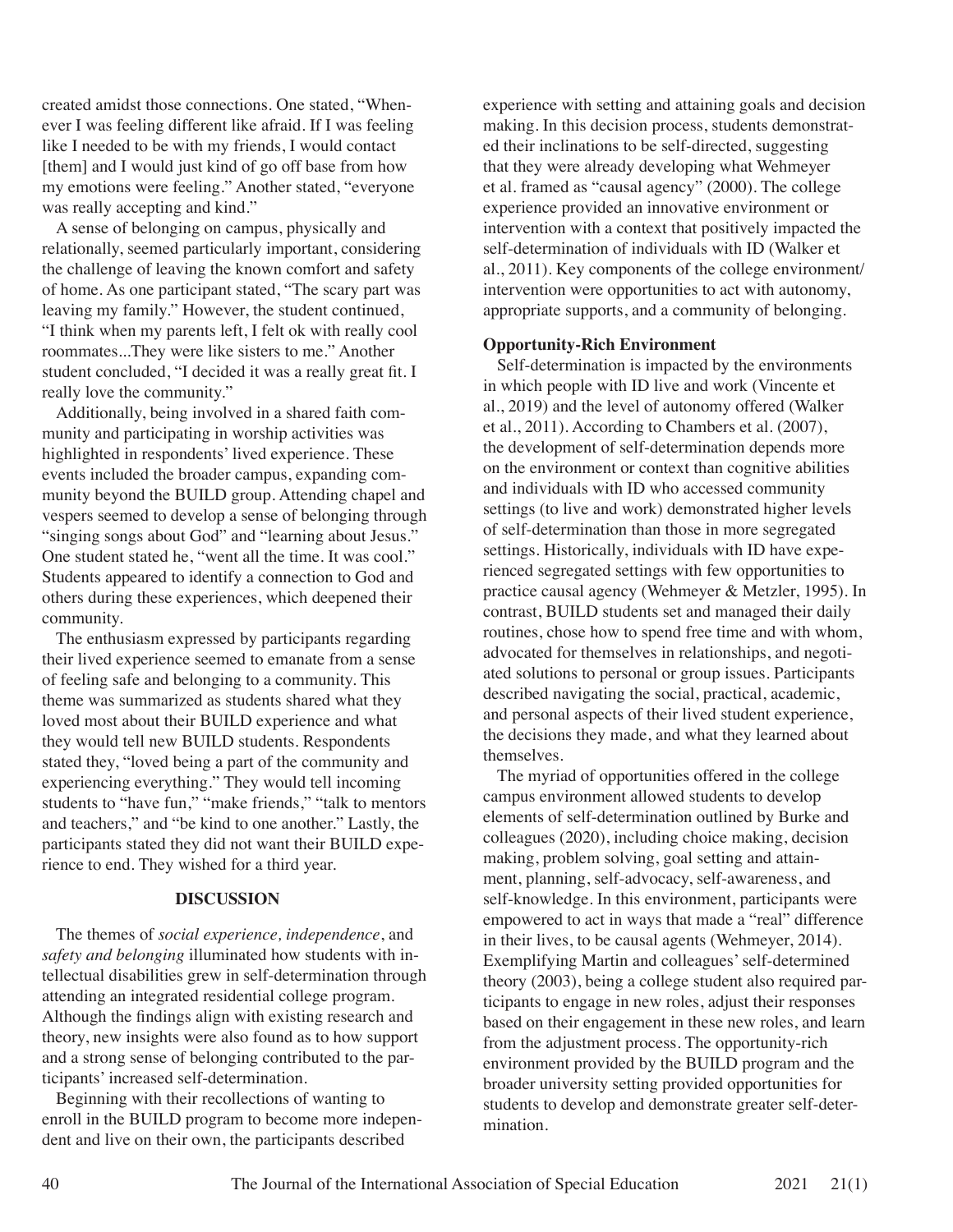#### **Network of Support**

The participants experienced a network of interconnected supports within the BUILD program and the broader university context, including BUILD specific coursework and designated mentor support. Classes and mentor support were designed to help students learn and practice independent living skills (e.g., cooking, laundry, employment skills, money skills). Participants expressed pride in developing independent living skills and enthusiasm to continue performing these important skills of daily living after college.

Skill-building has been viewed as an important avenue to developing greater self-determination; however, specific skill development is of secondary importance to acting in a self-determined way (Wehmeyer, 2014). Yet participants' confidence in their independent living skills seems to have increased their feelings of being prepared to live independently; they indicated that their plans to continue living independently after college were shaped by their college experiences. This finding aligns with O'Brien and colleagues' research (2009), that individuals with ID who attended a college program began to see themselves differently and as more capable to live independently after college and perceived that others (i.e., people without disabilities) also viewed them as more capable than before they attended the college program. Uditsky and Hughson (2012) also found that college students with ID assumed a new family position as their competence, confidence, and autonomy grew.

Participants viewed student mentors as helpful to problem-solve (e.g., help with getting to class on time or with coursework), operationalize their choices (e.g., go to a sporting event), and guide them to maintain college living norms and expectations. The mentor role is similar to Uditsky and Hughson's (2012) facilitator role "to engage the student in campus life, interpret both student and environment when necessary, and remain in the background as much as possible" (p. 301) and Rillotta and colleagues' peer mentor (2020). Students with ID benefitted from the support of mentors to ease the transition to college life, facilitate academic learning, and provide employment coaching.

The BUILD program provides a "normative pathway" (Uditsky & Hughson, 2012, p. 299) toward positive adult outcomes for people with ID in a college environment that is similar to the pathway of individuals without disabilities. In this integrated experience, students with ID and students without disabilities live and learn together, in contrast to an environment where students with ID live separately from traditional students or learn skills in isolation. Within this typical college setting, assistance is provided to students with ID, varies depending on individual student characteristics, and fluctuates based on skill areas such as academic, social, vocational, residential living, and independent living within a typical college setting.

#### **Community of Belonging**

According to research, a student's sense of belonging, or their feelings of acceptance and connectedness, significantly impact their student experience (Strayhorn, 2012). Mahar and colleagues (2013) defined "sense of belonging... as a subjective feeling of value and respect derived from a reciprocal relationship to an external referent that is built on a foundation of shared experiences, beliefs or personal characteristics" (p. 6). In this study, participants embraced community life at college and reported a sense of belonging that included feeling safe, assuming ownership, building relationships, and sharing a faith experience.

Students linked their sense of safety and ownership. They discussed concrete ways in which they felt safe within their dorm or apartment, exercised boundaries related to ownership, and invited others into their space. Beyond their specific residence, participants claimed other spaces on campus as safe and expressed satisfaction that they had learned to navigate the entire campus which suggests they were making the campus their own. This finding is similar to Strnadová and colleagues (2018) belonging-in-relation-to-space findings, which highlight the importance of being in a place where one can be oneself and decide what to do, who to be with, and how to express oneself.

Participants described connections to other students with ID, mentors, and traditional students, and these relationships facilitated a sense of belonging. Similarly, Power (2013) confirmed that meaningful engagement and reciprocal relationships are essential to belonging. Finally, students' sense of belonging was seemingly enhanced by their participation in activities that aligned with their expressions of faith, reflecting Mahar et al.'s "shared beliefs" (2013).

A sense of belonging and community are linked to developing and exercising self- determination (Bjornsdottir, 2017; Mahar et. al., 2013). Individuals with ID have often been marginalized and may not have experienced opportunities to exercise agency over their situations and may feel powerless to belong to a group or community (Mahar et al., 2013). However, participants demonstrated self-determination in that they exercised choice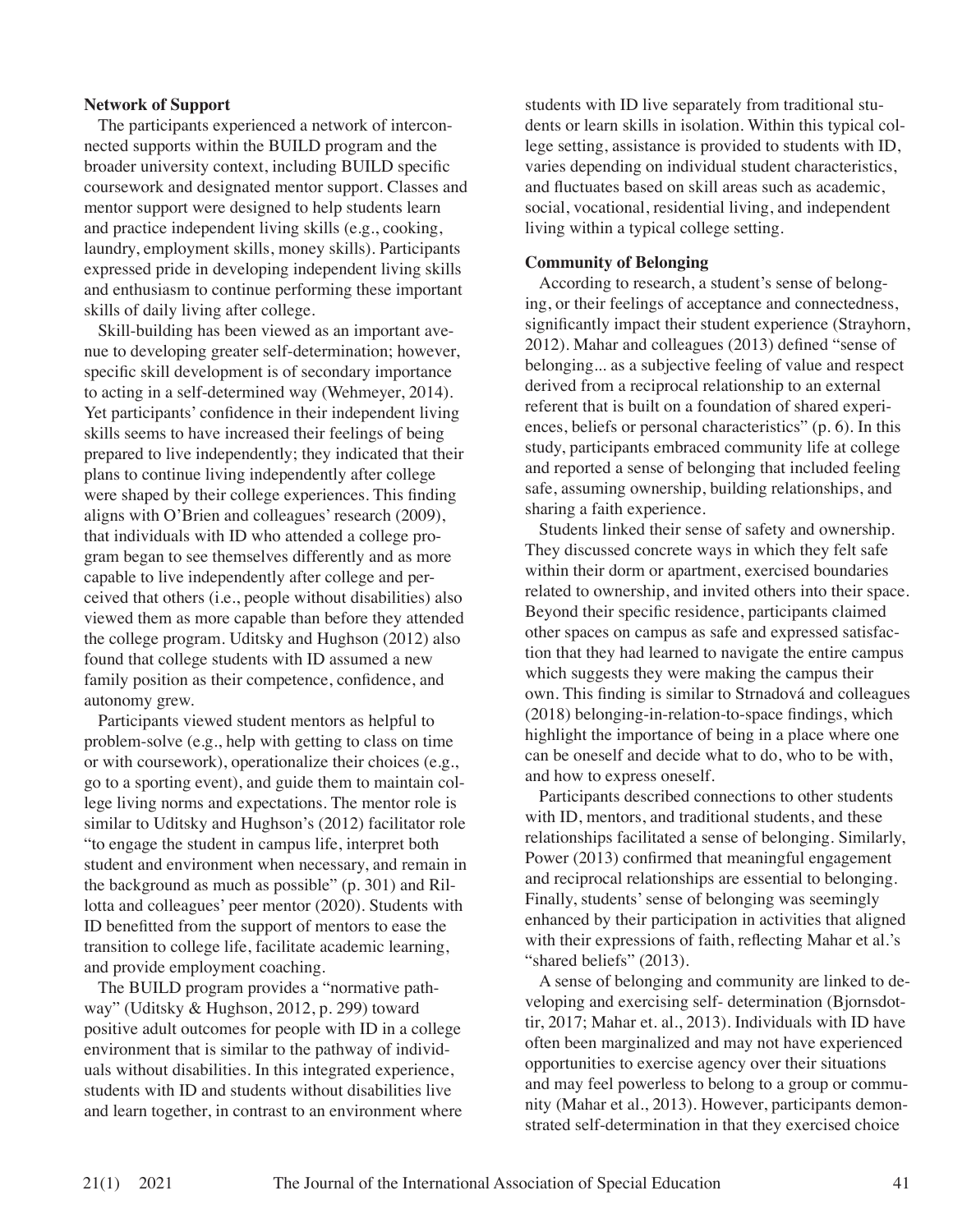and had power to develop satisfying relationships and a sense of belonging that defined their student experience.

## **LIMITATIONS AND FUTURE RESEARCH**

Consistent with the inherent limitations of a qualitative research design, the findings of this study are not directly generalizable to other students with intellectual disabilities or university programs, particularly given the comprehensiveness of the BUILD program. Acknowledging the distinctiveness of the participant population, and the unique cognitive and communication patterns of these students with ID, it is difficult to determine if the accommodations that were made in order to conduct this research were effective. Additionally, further research, potentially through a longitudinal quantitative study, is needed to better understand the impact of the BUILD program on the participants' ongoing life skills and independent living.

# **CONCLUSION**

This empirical phenomenological research explored the lived experiences of students with intellectual disabilities who attend a mixed program at a four-year residential university in the United States. BUILD represents one university's attempt to increase postsecondary educational access for students with ID. Simultaneously, BUILD is a pathway toward improved quality of life for individuals with ID. From interviews with six participants, the themes of social experience, independence, and safety and belonging emerged. The findings of this research indicate that the opportunity-rich environment of independent living on campus, the network of support provided by the BUILD program and the university, and the community of belonging that the BUILD students experienced contributed to the participants' growth in self-determination. The findings of this study align with previous research on self-determination and also provide new interpretations and applications. This suggests that innovative college programs can be used as an intervention to improve or enhance the self-determination (Walker et al., 2011) of students with intellectual disabilities. Further, these findings offer intervention components to consider in designing and implementing future initiatives for individuals with disabilities across international contexts, including public policy, government and private support systems, and residential and school programs.

#### **REFERENCES**

Americans with Disabilities Act Amendments Act, Pub. L. 110-325 (2008). https://www.ada.gov/pubs/adastatute08.pdf

Aspers, P. (2009). Empirical phenomenology: A qualitative research approach (The Cologne Seminars). *Indo-Pacific Journal of Phenomenology, 9*(2), 1–12.

Bjornsdottir, K. (2017). Belonging to higher education: Inclusive education for students with intellectual disabilities. *European Journal of Special Needs Education, 32*(1), 125–126.

Burke, K. M., Raley, S. K., Shogren, K. A., Hagiwara, M., Mumbardó-Adam, C., Uyanik, H., & Behrens, S. (2020). A meta-analysis of interventions to promote self-determination for students with disabilities. *Remedial and Special Education, 41*(3), 176–188.

Chaffee, E. E., & Tierney, W. G. (1988). *Collegiate culture and leadership strategies*. Macmillan.

Chambers, C. R., Wehmeyer. M. L., Saito, Y., Kerry, M., Lida, K. M., Lee, Y., & Singh, V. (2007) Self-determination: What do we know? Where do we go? *Exceptionality, 15*(1), 3–15. https://doi. org/10.1080/09362830709336922

Corby, D., Taggart, L., & Cousins, W. (2015). People with intellectual disability and human science research: A systematic review of phenomenological studies using interviews for data collection. *Research in Developmental Disabilities, 47*, 451–465.

Corby, D., Taggart, L., & Cousins, W. (2018). The lived experience of people with intellectual disabilities in post-secondary or higher education. *Journal of Intellectual Disabilities*. https://doi. org/10.1177/1744629518805603

Dempsey, I., & Ford, J. (2009). Employment for people with an intellectual disability in Australia and the United Kingdom. *Journal of Disability Policy Studies, 19*(4), 233–243.

Eide, A. H., & Braathen, S. H. (2017). Disability and equity in public health. *Tidsskriftet den Norske Legeforening, 137*(21). https://tidsskriftet.no/en/2017/11/ global-helse/disability-and-equity-global-health#ref1

Education for All Handicapped Children Act, Pub. L. 94-142 (1975). https://www.govinfo.gov/content/pkg/ STATUTE-89/pdf/STATUTE-89-Pg773.pdf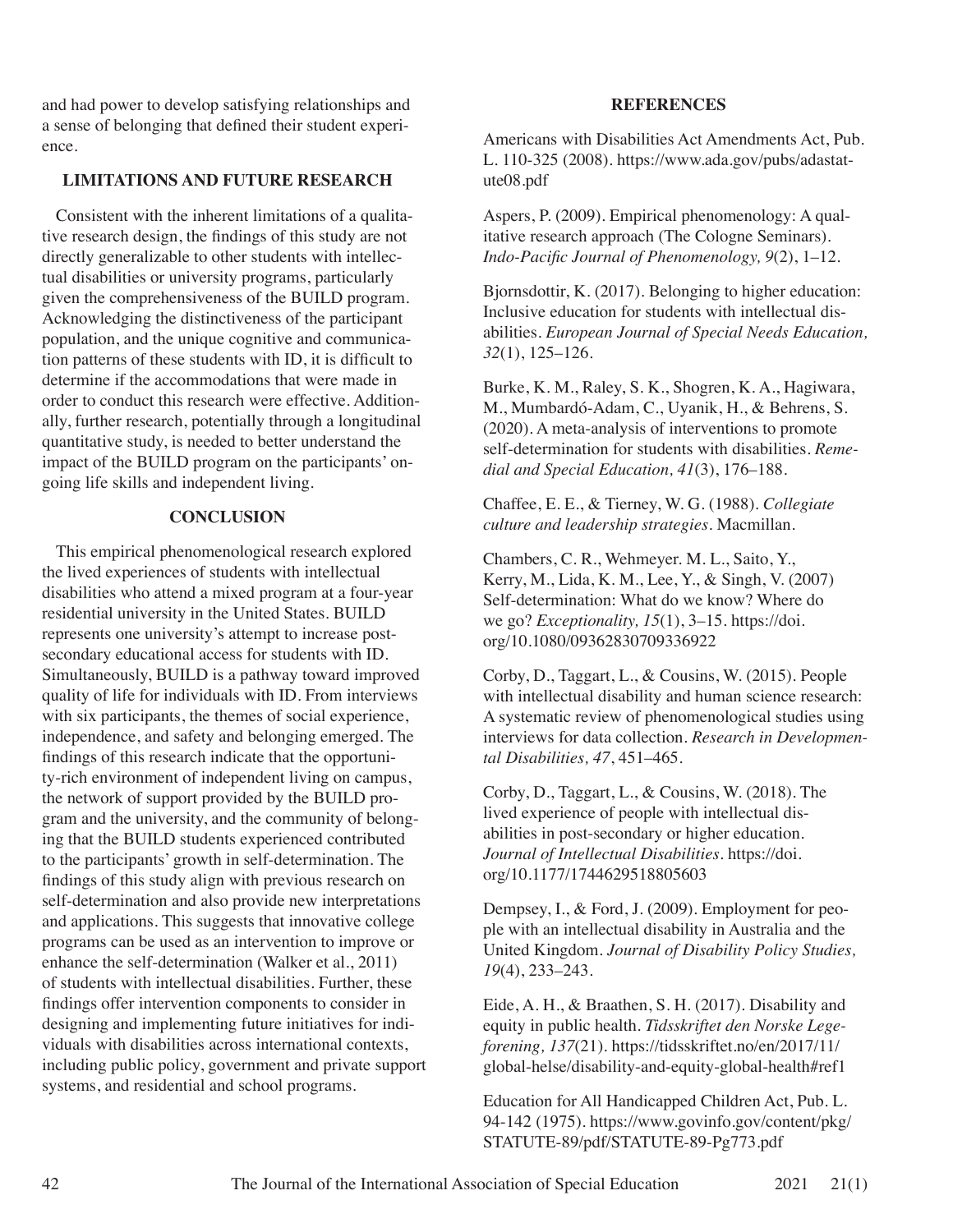Grigal, M., Hart, D., & Weir, C. (2011). Framing the future: A standards-based conceptual framework for research and practice in inclusive higher education. *Think College Insight Brief, 10,* 1–3.

Harrison, A, J., Bisson, J. B., & Law, C. B. (2019). Impact of an inclusive postsecondary education program on implicit and explicit attitudes toward intellectual disability. *Intellectual and Developmental Disabilities, 57*(4), 323–336.

Higher Education Opportunity Act, Pub. L. No. 110- 315 § 122 STAT. 3078 (2008). https://www.congress. gov/bill/110th-congress/house-bill/4137

Iacono, T. (2006). Ethical challenges and complexities of including people with intellectual disability as participants in research. *Journal of Intellectual and Developmental Disability, 31*(3), 173–179.

Individuals with Disability Education Improvement Act, 20 U.S.C. § 1400 (2004). https://www.congress. gov/bill/108th-congress/house-bill/1350

Jernudd, I., Nagaraj, S., Mueller, S., & Rozell, D. (2019). State policy actions supporting higher education for students with intellectual and developmental disabilities. *Think College Insight Brief, 42*. University of Massachusetts Boston, Institute for Community Inclusion.

Lachapelle, Y., Wehmeyer, M. L., Haelewyck, M.-C., Courbois, Y., Keith, K. D., Schalock, R., Verdugo, M. A., & Walsh, P. N. (2005). The relationship between quality of life and self-determination: An international study. *Journal of Intellectual Disability Research, 49*(10), 740–744.

Mahar, A. L., Cobigo, V., & Stuart, H. (2013). Conceptualizing belonging. *Disability and Rehabilitation, 35*(12), 1026–1032.

Martin, J. E., Mithaug, D. E., Cox, P., Peterson, L. Y., Van Dycke, J. L., & Cash, M. E. (2003). Increasing self-determination: Teaching students to plan, work, evaluate, and adjust. *Exceptional Children, 69*(4), 431–446.

Merriam, S. B., & Tisdell, E. J. (2016). *Qualitative research: A guide to design and implementation*. Jossey-Bass.

Moore, E. J., & Schelling, A. (2015). Postsecondary inclusion for individuals with an intellectual disability and its effects on employment. *Journal of Intellectual Disabilities, 19*(2), 130–148.

Morse, J. M., Barrett, M., Mayan, M., Olson, K., & Spiers, J. (2002). Verification strategies for establishing reliability and validity in qualitative research. *International Journal of Qualitative Methods, 1*, 1–19.

Moustakas, C. (1994). *Phenomenological research methods*. Sage.

National Disability Authority. (2009). *Ethical guidance for research with people with disabilities*. (Disability Research Series No. 13).

O'Brien, P., Shevlin, M., O'Keefe, M., Fitzgerald, S., Curtis, S., & Kenny, M. (2009). Opening up a whole new world for students with intellectual disabilities within a third level setting. *British Journal of Learning Disabilities, 37*(4), 285–292.

Parmenter, T. (2011). *Promoting training and employment opportunities for people with intellectual disabilities: International experience* (Employment Working Paper No. 103). International Labour Organization.

Plotner, A. J., & May, C. (2019). A comparison of the college experience for students with and without disabilities. *Journal of Intellectual Disabilities, 23*(1), 57–77.

Power, A., Lord, J. E., & DeFranco, A. S. (2013). *Active citizenship and disability implementing the personalisation of support*. Cambridge University Press.

Rillotta, F., Hutchinson, C., Arthur, J., & Raghavendra, P. (2020). Inclusive university experience in Australia: Perspectives of students with intellectual disabilities and their mentors. *Journal of Intellectual Disabilities, 24*(1), 102–117.

Schalock, R. L., Bonham, G. S., & Verdugo, M. A. (2008). The conceptualization and measurement of quality of life: Implications for program planning and evaluation in the field of intellectual disabilities. *Evaluation and Program Planning, 31*(2), 181–190.

Schalock, R. L., & Verdugo, M. A. (2002). *Handbook on quality of life for human service practitioners*. American Association on Mental Retardation.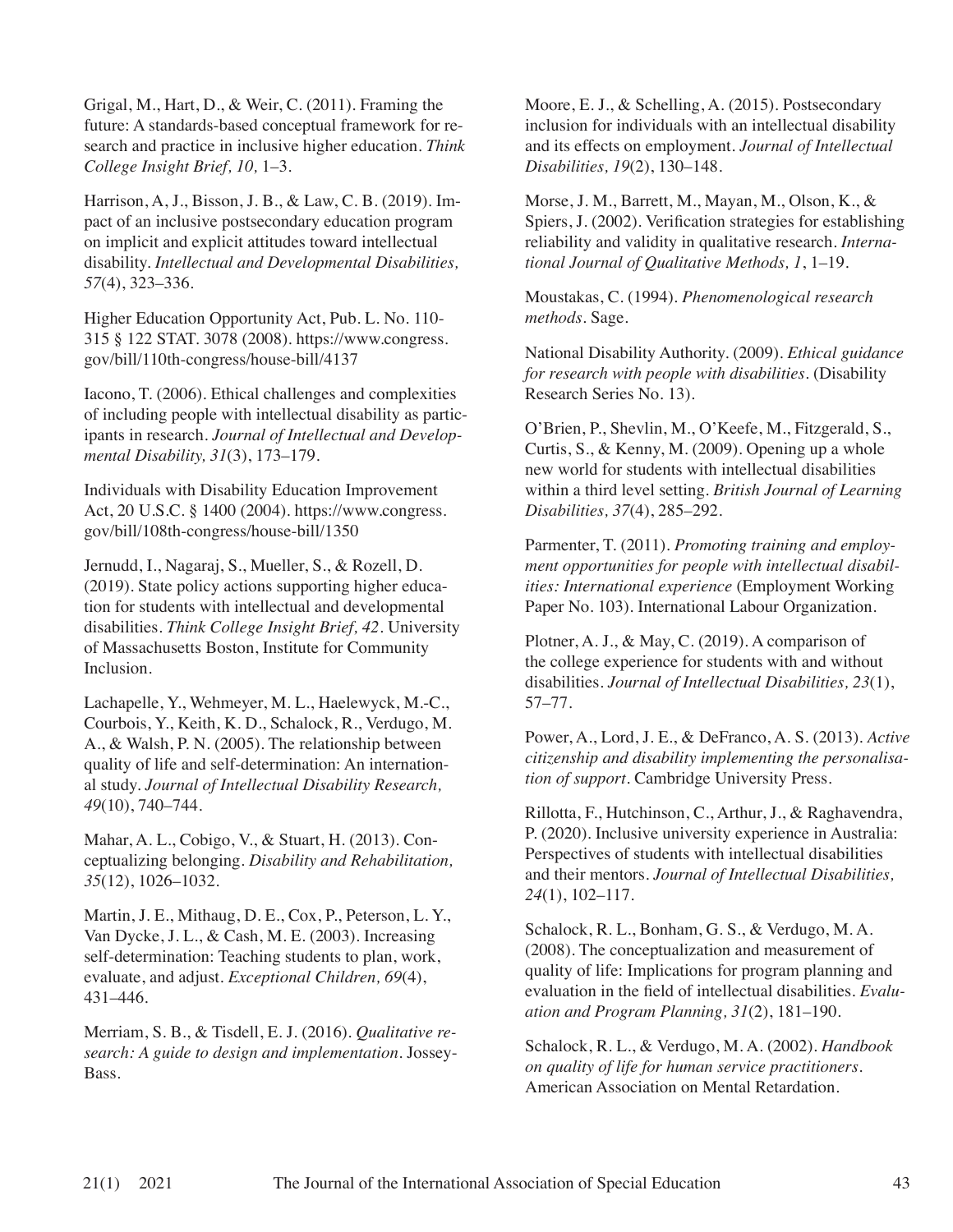Section 504 of the Rehabilitation Act, as amended, 29 U. S. C. § 794. (1973). https://www2.ed.gov/policy/ rights/reg/ocr/edlite-34cfr104.html

Shogren, K. A., Wehmeyer, M. L., Palmer, S. B., Forber-Pratt, A., Little, T., & Lopez, S. (2015). Causal agency theory: Reconceptualizing a functional model of self-determination. *Education and Training in Autism and Developmental Disabilities, 50*(3), 251–263.

Shogren, K. A., Wehmeyer, M. L., Palmer, S. B., Soukup, J. H., Little, T. D., Garner, N., & Lawrence, M. (2008). Understanding the construct of self-determination: Examining the relationship between the Arc's Self-Determination Scale and the American Institutes for Research Self-Determination Scale. *Assessment for Effective Intervention, 33*(2), 94–107.

Stancliffe, R. J., Lakin, K. C., Larson, S., Engler, J., Taub, S., & Fortune, J. (2011). Choice of living arrangements. *Journal of Intellectual Disability Research, 55*(8), 746–762.

Strnadová, I., Johnson, K., & Walmsley, J. (2018). "… but if you're afraid of things, how are you meant to belong?" What belonging means to people with intellectual disabilities. *Journal of Applied Research in Intellectual Disabilities, 31*(6), 1091–1102.

Strayhorn, T. L. (2012). *College students' sense of belonging: A key to educational success for all students.* Routledge.

Think College Webpage. (n.d.). *College Search*. https:// thinkcollege.net/college-search

Thoma, C. A., Lakin, K. C., Carlson, D., Domzal, C., Austin, K., & Boyd, K. (2011). Participation in postsecondary education for students with intellectual disabilities: A review of the literature 2001–2010. *Journal of Postsecondary Education and Disability, 24*(3), 175–191.

Thurmond, V. (2001). The point of triangulation. *Journal of Nursing Scholarship, 33*, 253–258.

Uditsky, B., & Hughson, E. (2012). Inclusive postsecondary education—An evidence-based moral imperative. *Journal of Policy and Practice in Intellectual Disabilities, 9*(4), 298–302.

UNESCO. (1994). *The Salamanca world conference on special education: Access and quality*. UNESCO and the French Ministry of Education.

UNESCO. (2000). *Education for all: Meeting our collective commitments, World Education Forum; The Dakar Framework for Action*. UNESCO

UNESCO. (2010). *Reaching the marginalized* (EFA Global Monitoring Report, 2010). Oxford University Press. http://unesdoc.unesco.org/images/0018/001866/186606e.pdf

United Nations General Assembly. (2006). *Convention on the rights of persons with disabilities*. United Nations.

U.S. Department of Education. Institute of Education Sciences, National Center for Education Statistics. (n.d.). *National Longitudinal Transition Study-2*. https://ies.ed.gov/ncser/projects/nlts2/

Vicente, E., Verdugo, M. A., Gómez-Vela, M., Fernández-Pulido, R., Wehmeyer, M. L., & Guillén, V. M. (2019). Personal characteristics and school contextual variables associated with student self-determination in Spanish context. *Journal of Intellectual & Developmental Disability, 44*(1), 23–34.

Walker, H. M., Calkins, C., Wehmeyer, M. L., Walker, L., Bacon, A., Palmer, S. B., Jesien, G. S., Nygren, M. A., Heller, T., Gotto, G. S., Abery, B. H., & Johnson, D. R. (2011). A social-ecological approach to promote self-determination. *Exceptionality, 19*(1), 6–18.

Wang, M., Schalock, R. L., Verdugo, M. A., & Jenaro, C. (2010). Examining the factor structure and hierarchical nature of the quality of life construct. *American Journal on Intellectual and Developmental Disabilities, 115*(3), 218–233.

Wehmeyer, M. (2014). Disability in the 21st century: Seeking a future of equity and full participation. In M. Agran, F. Brown, C. Hughes, C. Quirk, & D. Ryndak (Eds.), *Equity and full participation for individuals with severe disabilities* (pp. 3–24). Paul H. Brooks.

Wehmeyer, M. L., Abery, B. H., Mithaug, D. E., & Stancliffe, R. J. (2003). *Theory in self-determination: Foundations for educational practice*. Charles C. Thomas.

Wehmeyer, M. L., & Metzler, C. A. (1995). *How self-determined are people with mental retardation?* The National Consumer Survey.